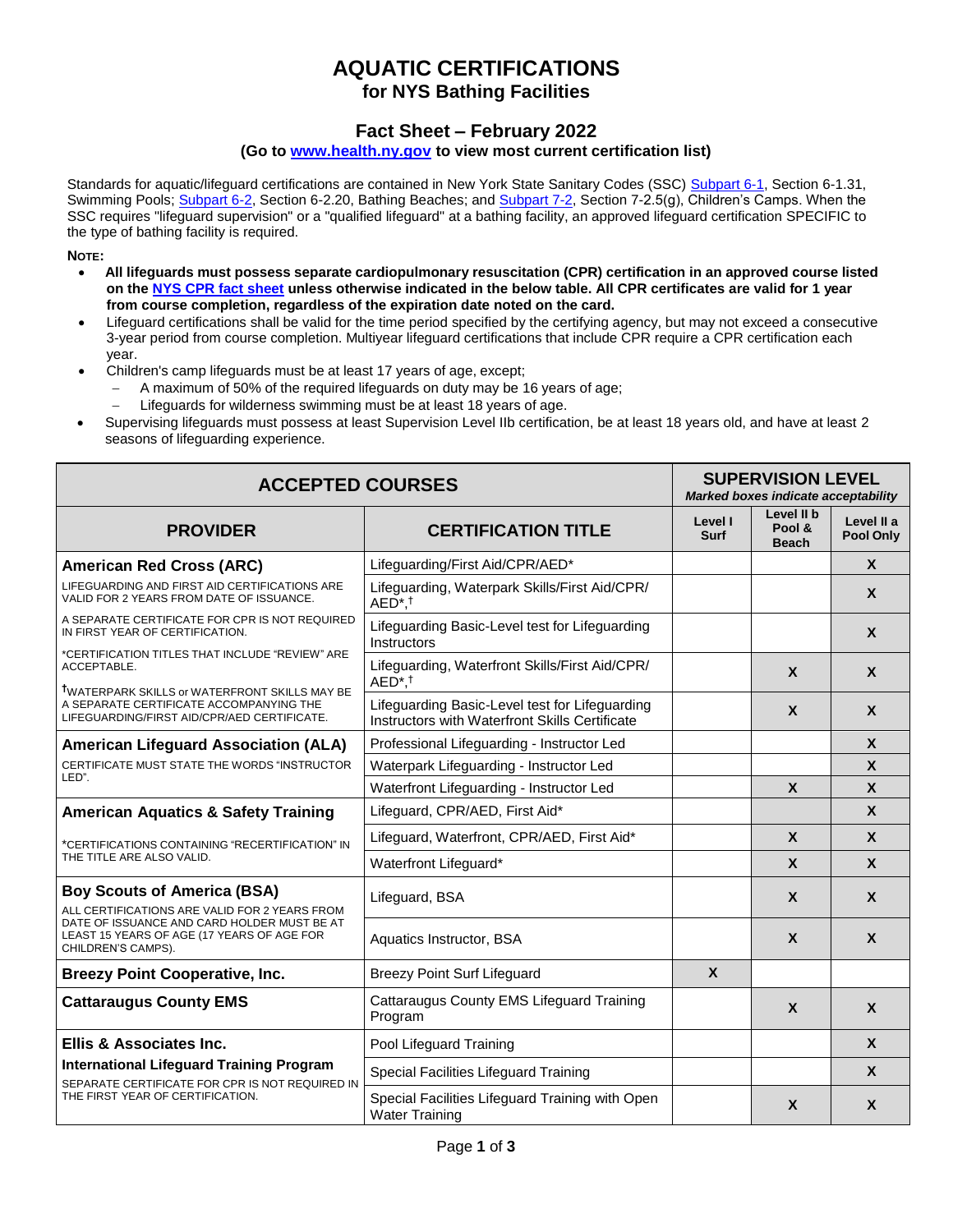| <b>ACCEPTED COURSES</b>                                                                                                                                                                   |                                                                                                     | <b>SUPERVISION LEVEL</b><br>Marked boxes indicate acceptability |                                      |                           |
|-------------------------------------------------------------------------------------------------------------------------------------------------------------------------------------------|-----------------------------------------------------------------------------------------------------|-----------------------------------------------------------------|--------------------------------------|---------------------------|
| <b>PROVIDER</b>                                                                                                                                                                           | <b>CERTIFICATION TITLE</b>                                                                          | Level I<br><b>Surf</b>                                          | Level II b<br>Pool &<br><b>Beach</b> | Level II a<br>Pool Only   |
| <b>Ellis Education Services</b><br><b>International Lifeguard Training Program</b><br>ALL CERTIFICATIONS ARE VALID FOR 1 YEAR.<br>SEPARATE CERTIFICATE FOR CPR IS NOT REQUIRED.           | Lifeguard Training - Pool                                                                           |                                                                 |                                      | $\mathsf{X}$              |
|                                                                                                                                                                                           | Lifeguard Training - Special Facilities                                                             |                                                                 |                                      | X                         |
|                                                                                                                                                                                           | Lifeguard Training - Open Water                                                                     |                                                                 | $\overline{\mathbf{X}}$              | $\overline{\mathbf{X}}$   |
| <b>Hamptons Consortium</b>                                                                                                                                                                | Hamptons Consortium Surf Lifeguard                                                                  | X                                                               | $\mathbf{x}$                         | $\mathbf{x}$              |
| <b>Hamptons Ocean Lifeguard Academy</b>                                                                                                                                                   | Surf Lifeguard, Supervision Level 1                                                                 | X                                                               |                                      |                           |
| <b>Incorporated Village of Saltaire</b>                                                                                                                                                   | Ocean Lifeguard Certificate                                                                         | X                                                               |                                      |                           |
|                                                                                                                                                                                           | Bay Front Lifeguard Certificate                                                                     |                                                                 | X                                    |                           |
| <b>LIFEGUARD-PRO</b>                                                                                                                                                                      | LIFEGUARD-SWIMMING POOL                                                                             |                                                                 |                                      | $\mathsf{x}$              |
| ALL CERTIFICATIONS ARE VALID FOR 1 YEAR.                                                                                                                                                  | LIFEGUARD-DEEP POOL                                                                                 |                                                                 |                                      | X                         |
|                                                                                                                                                                                           | LIFEGUARD-WATER PARK                                                                                |                                                                 |                                      | $\boldsymbol{\mathsf{x}}$ |
|                                                                                                                                                                                           | LIFEGUARD-WATERFRONT                                                                                |                                                                 | X                                    | X                         |
|                                                                                                                                                                                           | LIFEGUARD-YOUTH CAMP                                                                                |                                                                 | X                                    | X                         |
| <b>Nassau County Department of Parks,</b>                                                                                                                                                 | "Day Camp Only"                                                                                     |                                                                 |                                      | X                         |
| <b>Recreation and Museums</b>                                                                                                                                                             | Grade 1A                                                                                            |                                                                 |                                      | $\boldsymbol{\mathsf{X}}$ |
|                                                                                                                                                                                           | Grade 1B                                                                                            |                                                                 |                                      | X                         |
|                                                                                                                                                                                           | Grade II                                                                                            |                                                                 | $\boldsymbol{X}$                     | X                         |
|                                                                                                                                                                                           | Grade III                                                                                           | $\boldsymbol{X}$                                                | X                                    | X                         |
| <b>New York City Department of Parks</b>                                                                                                                                                  | Municipal Lifeguard                                                                                 | $\mathbf{x}$                                                    | X                                    | X                         |
|                                                                                                                                                                                           | Municipal Lifeguard "pool only"                                                                     |                                                                 |                                      | X                         |
| <b>New York State Department of</b><br><b>Environmental Conservation</b>                                                                                                                  | New York State Lifeguard                                                                            |                                                                 | X                                    | X                         |
| Royal Life Saving Society, Canada                                                                                                                                                         | National Lifeguard Service (NLS) Pool                                                               |                                                                 |                                      | X                         |
| ALL CERTIFICATIONS ARE VALID FOR 2 YEARS FROM                                                                                                                                             | National Lifeguard Service (NLS) Waterfront                                                         |                                                                 | $\boldsymbol{\mathsf{X}}$            |                           |
| DATE OF ISSUANCE.                                                                                                                                                                         | National Lifeguard Service (NLS) Surf                                                               | X                                                               |                                      |                           |
|                                                                                                                                                                                           | National Lifeguard Service (NLS) Waterpark                                                          |                                                                 |                                      | X                         |
| <b>Starfish Aquatics Institute, Inc.</b><br>CERTIFICATION IS VALID FOR 1 YEAR FROM DATE OF<br>ISSUANCE AND CERTIFICATE MUST SPECIFY "MEETS<br>NY STATE DEPARTMENT OF HEALTH REGULATIONS." | STARGUARD Lifeguard Certification Program<br><b>Lifeguard Certification Card</b>                    |                                                                 |                                      | X                         |
| SEPARATE CERTIFICATE FOR CPR IS NOT REQUIRED.<br>*IN "SPECIALTY MODULE TRAINING" SECTION OF<br>CERTIFICATION CARD, "WATERFRONT" MUST NOT BE                                               | StarGuard Best Practices for Lifeguards with<br>Waterfront Specialty Module Training*               |                                                                 | $\boldsymbol{X}$                     | X                         |
| CROSSED OUT.                                                                                                                                                                              |                                                                                                     |                                                                 |                                      |                           |
| <b>StarGuard Elite</b>                                                                                                                                                                    |                                                                                                     |                                                                 |                                      |                           |
| • SGE LIFEGUARD COMPETENCY ASSESSMENT &<br>PERFORMANCE RECORD SERVES AS PROOF OF<br>CERTIFICATION.                                                                                        | <b>SGE Lifeguard</b>                                                                                |                                                                 |                                      | X                         |
| • CERTIFICATION IS VALID FOR 1 YEAR FROM DATE<br>OF ISSUANCE.                                                                                                                             |                                                                                                     |                                                                 |                                      |                           |
| • CERTIFICATE MUST SPECIFY "MEETS NY STATE<br>DEPARTMENT OF HEALTH REGULATIONS."                                                                                                          | SGE Lifeguard with Open Water Module<br>(under additional options, "Open Water" must be<br>checked) |                                                                 |                                      |                           |
| • SEPARATE CERTIFICATE FOR CPR IS NOT<br>REQUIRED.                                                                                                                                        |                                                                                                     |                                                                 | X                                    | X                         |
| • VALID AT FACILITIES EQUAL TO OR LESS THAN THE<br>WATER COMPETENCY DEPTH SPECIFED ON THE<br>CERTIFICATION.                                                                               |                                                                                                     |                                                                 |                                      |                           |
| <b>Suffolk County Department of Parks</b>                                                                                                                                                 | Ocean Lifeguard Training                                                                            | X                                                               |                                      |                           |
|                                                                                                                                                                                           | <b>Stillwater Lifeguard Training Course</b>                                                         |                                                                 | X                                    |                           |